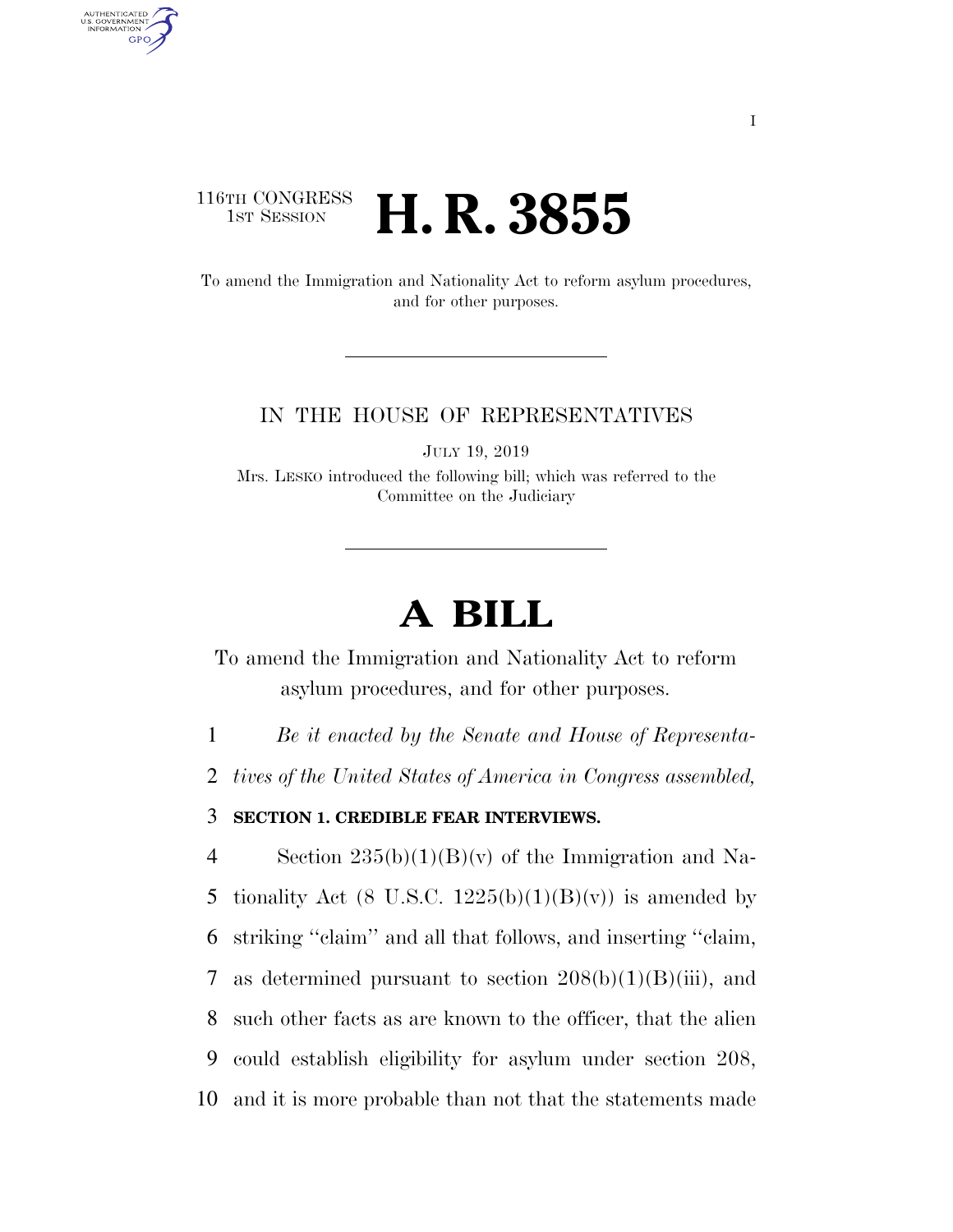by, and on behalf of, the alien in support of the alien's claim are true.''.

### **SEC. 2. JURISDICTION OF ASYLUM APPLICATIONS.**

 Section 208(b)(3) of the Immigration and Nationality Act (8 U.S.C. 1158) is amended by striking subparagraph (C).

## **SEC. 3. RECORDING EXPEDITED REMOVAL AND CREDIBLE FEAR INTERVIEWS.**

 (a) IN GENERAL.—The Secretary of Homeland Secu- rity shall establish quality assurance procedures and take steps to effectively ensure that questions by employees of the Department of Homeland Security exercising expe- dited removal authority under section 235(b) of the Immi- gration and Nationality Act (8 U.S.C. 1225(b)) are asked in a uniform manner, to the extent possible, and that both these questions and the answers provided in response to them are recorded in a uniform fashion.

 (b) FACTORS RELATING TO SWORN STATEMENTS.— Where practicable, any sworn or signed written statement taken of an alien as part of the record of a proceeding 21 under section  $235(b)(1)(A)$  of the Immigration and Na-22 tionality Act (8 U.S.C.  $1225(b)(1)(A)$ ) shall be accom- panied by a recording of the interview which served as the basis for that sworn statement.